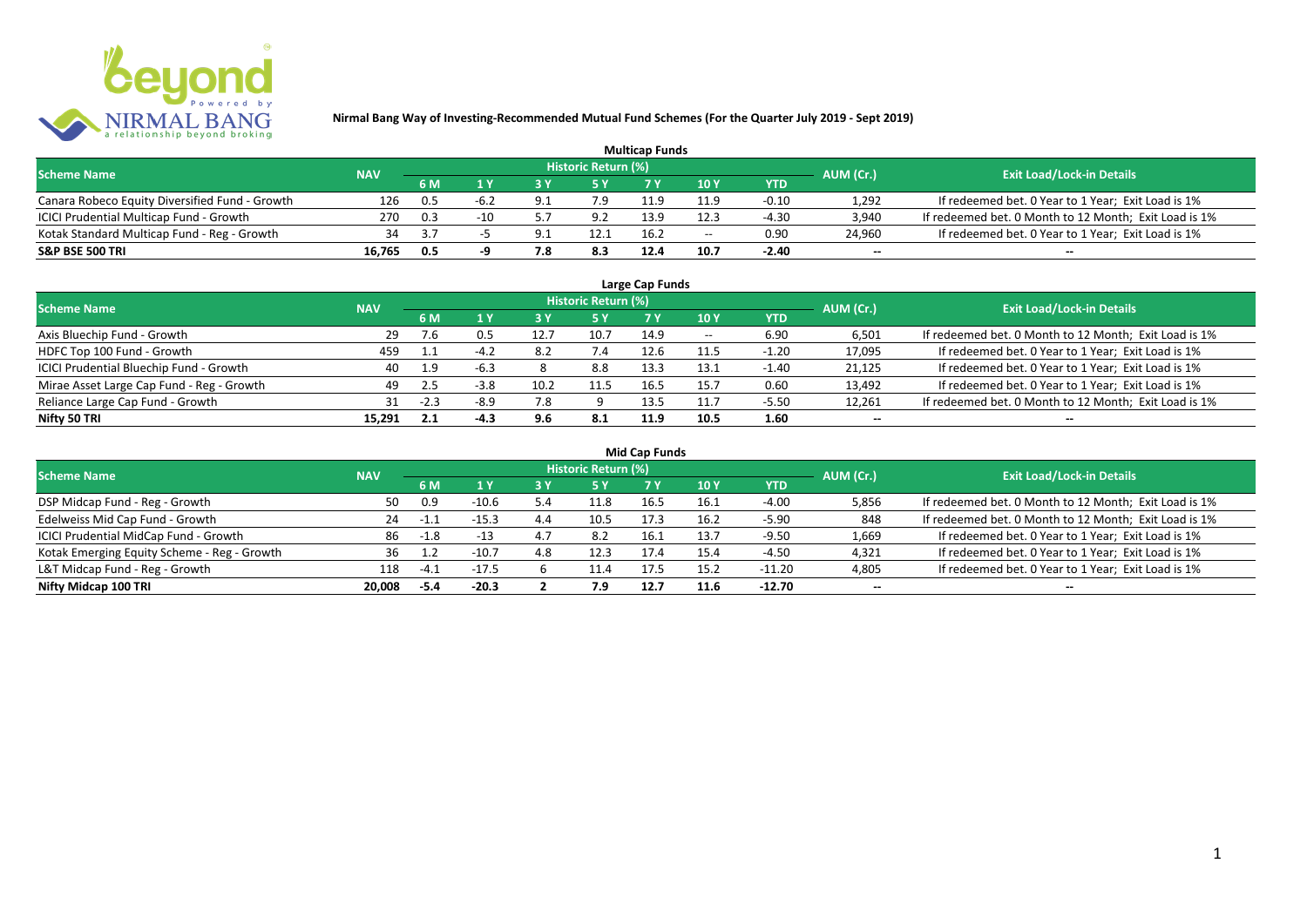

| Large & Midcap                                   |            |        |         |     |                     |      |      |         |                          |                                                    |  |  |
|--------------------------------------------------|------------|--------|---------|-----|---------------------|------|------|---------|--------------------------|----------------------------------------------------|--|--|
| <b>Scheme Name</b>                               | <b>NAV</b> |        |         |     | Historic Return (%) |      |      |         | AUM (Cr.)                | <b>Exit Load/Lock-in Details</b>                   |  |  |
|                                                  |            | 6 M    |         |     |                     | 7 M  | 10Y  | YTD     |                          |                                                    |  |  |
| Canara Robeco Emerging Equities - Growth         |            | $-2.4$ | $-13.8$ | 7.8 | 13.2                | 19.9 | 18.9 | -4.40   | 4,640                    | If redeemed bet. 0 Year to 1 Year; Exit Load is 1% |  |  |
| Invesco India Growth Opportunities Fund - Growth |            |        | -8.5    | 9.3 | 10.7                | 14.7 |      | $-1.10$ | 1,560                    | If redeemed bet. 0 Year to 1 Year; Exit Load is 1% |  |  |
| NIFTY Large Midcap 250 TRI                       | 6.634      | $-1.0$ | -11.9   |     | 9.5                 | 14.1 | 11.8 | $-5.20$ | $\overline{\phantom{a}}$ | $\overline{\phantom{a}}$                           |  |  |

|                                  |            |     |     |                     | <b>Focused Funds</b> |       |            |                          |                                                       |
|----------------------------------|------------|-----|-----|---------------------|----------------------|-------|------------|--------------------------|-------------------------------------------------------|
| <b>Scheme Name</b>               | <b>NAV</b> |     |     | Historic Return (%) |                      |       |            | AUM (Cr.)                | <b>Exit Load/Lock-in Details</b>                      |
|                                  |            | 6 M |     | <b>EV</b>           |                      | 10 Y  | <b>YTD</b> |                          |                                                       |
| Axis Focused 25 Fund - Growth    |            | 7.6 |     | 12.5                |                      | $- -$ | 1.90       | 7.785                    | If redeemed bet. 0 Month to 12 Month; Exit Load is 1% |
| SBI Focused Equity Fund - Growth | 134        | 4.4 | 8.9 | 11.3                |                      |       | 1.50       | 4.984                    | If redeemed bet. 0 Year to 1 Year; Exit Load is 1%    |
| <b>S&amp;P BSE 500 TRI</b>       | 16.765     | 0.5 |     | 8.3                 | 12.4                 | 10.7  | $-2.40$    | $\overline{\phantom{a}}$ | $- -$                                                 |

|                                                |            |        |         |                     |      | <b>Small Cap Funds</b> |                                       |          |                          |                                                    |
|------------------------------------------------|------------|--------|---------|---------------------|------|------------------------|---------------------------------------|----------|--------------------------|----------------------------------------------------|
| <b>Scheme Name</b>                             | <b>NAV</b> |        |         | Historic Return (%) |      |                        |                                       |          | AUM (Cr.)                | <b>Exit Load/Lock-in Details</b>                   |
|                                                |            | 6 M    |         |                     |      |                        | 10 Y                                  | YTD      |                          |                                                    |
| Franklin India Smaller Companies Fund - Growth | 47         | $-5.2$ | $-19.3$ |                     | 8.7  | 18.4                   | 16.3                                  | $-10.90$ | 6,729                    | If redeemed bet. 0 Year to 1 Year; Exit Load is 1% |
| HDFC Small Cap Fund - Growth                   | 37         | -6.6   | $-17.2$ |                     | 11.1 | 15.2                   | 13.5                                  | $-12.20$ | 7,894                    | If redeemed bet. 0 Year to 1 Year; Exit Load is 1% |
| L&T Emerging Businesses Fund - Reg - Growth    |            | $-7.0$ | $-21.5$ | 6.8                 | 11.7 | $-$                    | $\hspace{0.05cm}$ – $\hspace{0.05cm}$ | $-14.60$ | 5,611                    | If redeemed bet. 0 Year to 1 Year; Exit Load is 1% |
| Nifty Smallcap 100 TRI                         | 6.546      | -7.6   | $-28.7$ | -3.3                | 2.1  |                        |                                       | -16.40   | $\overline{\phantom{a}}$ | $-$                                                |

| ELSS Schemes (Tax Saving u/s 80-C)            |            |        |         |                            |                                       |           |       |            |                          |                                  |  |  |
|-----------------------------------------------|------------|--------|---------|----------------------------|---------------------------------------|-----------|-------|------------|--------------------------|----------------------------------|--|--|
| <b>Scheme Name</b>                            | <b>NAV</b> |        |         | <b>Historic Return (%)</b> |                                       |           |       |            | AUM (Cr.)                | <b>Exit Load/Lock-in Details</b> |  |  |
|                                               |            | 6 M    | 1 Y     | /3 Y                       | <b>5Y</b>                             | <b>7Y</b> | 10 Y  | <b>YTD</b> |                          |                                  |  |  |
| Aditya Birla Sun Life Tax Relief 96 - Growth  | 29         | $-3.6$ | $-12.7$ | 6.7                        | 10.9                                  | 15.4      | 12.3  | $-7.60$    | 8,416                    | Nil                              |  |  |
| Axis Long Term Equity Fund - Growth           | 44         | 7.4    | $-3.8$  | 10.1                       | 12.1                                  | 18.3      | $- -$ | 2.10       | 18,953                   | Nil                              |  |  |
| IDFC Tax Advantage (ELSS) Fund - Reg - Growth | 50         | $-1.0$ | $-13.3$ |                            | 9.3                                   | 14.4      | 13.4  | $-6.70$    | 1,902                    | Nil                              |  |  |
| Invesco India Tax Plan - Growth               | 48         | 0.7    | $-10.6$ | 7.4                        | 10.2                                  | 15.3      | 14.2  | $-2.50$    | 837                      | Nil                              |  |  |
| Mirae Asset Tax Saver Fund - Reg - Growth     |            | 3.6    | $-3.6$  | 13.1                       | $\hspace{0.05cm}$ – $\hspace{0.05cm}$ | $- -$     | $- -$ | 1.00       | 2,208                    | Nil                              |  |  |
| S&P BSE 200 TRI                               | 5,439      | 1.1    | -7.3    | 8.5                        | 8.6                                   | 12.6      | 10.9  | $-1.20$    | $\overline{\phantom{a}}$ | $- -$                            |  |  |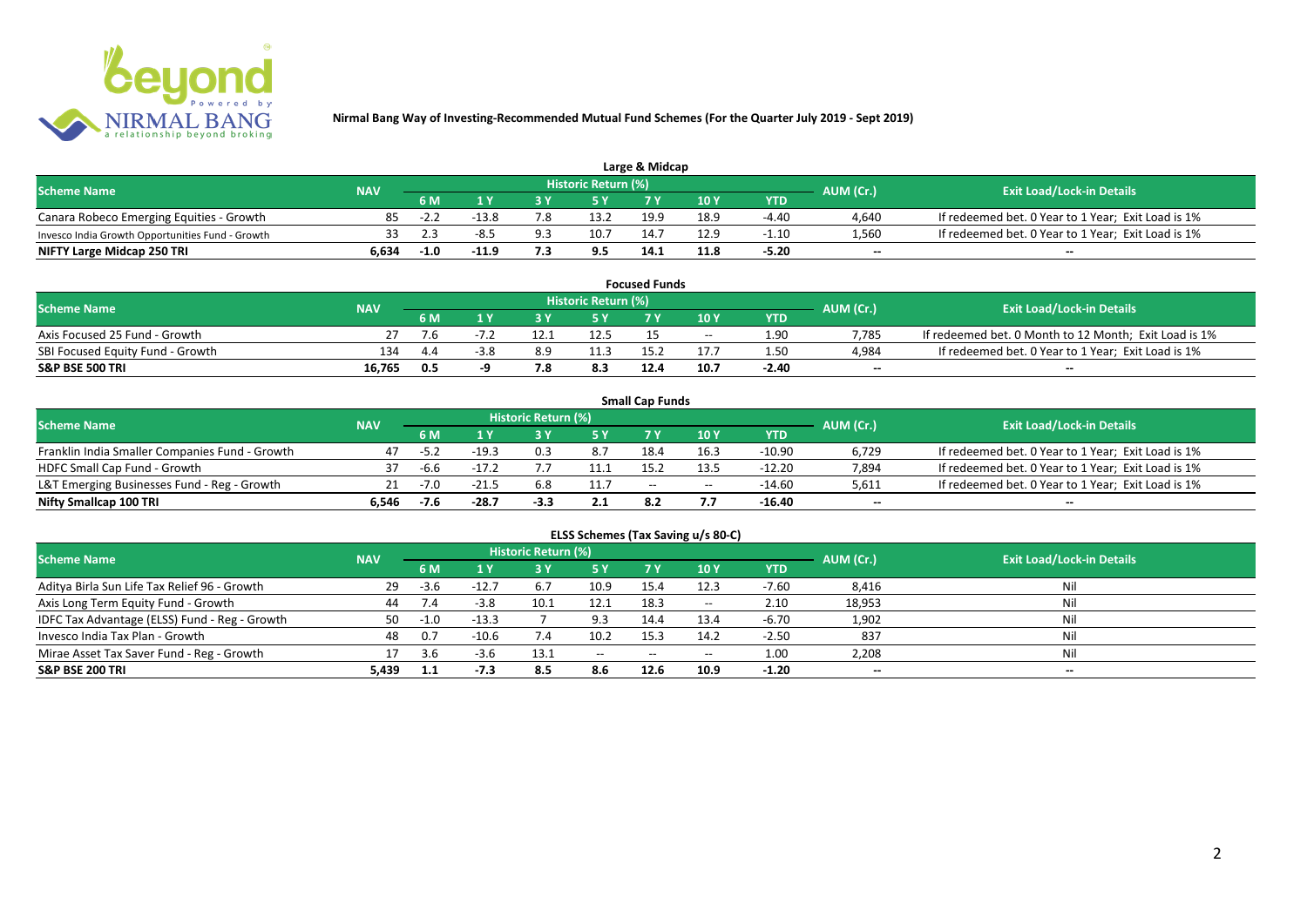

| <b>Contra/Value Fund</b>                  |            |        |         |                     |      |      |      |         |           |                                                    |  |  |
|-------------------------------------------|------------|--------|---------|---------------------|------|------|------|---------|-----------|----------------------------------------------------|--|--|
| <b>Scheme Name</b>                        | <b>NAV</b> |        |         | Historic Return (%) |      |      |      |         | AUM (Cr.) | <b>Exit Load/Lock-in Details</b>                   |  |  |
|                                           |            | 6 M    |         |                     |      |      | 10 Y | YTD     |           |                                                    |  |  |
| Kotak India EQ Contra Fund - Reg - Growth | 50         |        | $-6.7$  |                     | 9.3  | 13   |      | $-0.40$ | 811       | If redeemed bet. 0 Year to 1 Year; Exit Load is 1% |  |  |
| Invesco India Contra Fund - Growth        | 44         | $-0.3$ | $-11.4$ |                     | 11.2 | 16.3 | I3.5 | $-4.90$ | 3.880     | If redeemed bet. 0 Year to 1 Year; Exit Load is 1% |  |  |
| UTI Value Opportunities Fund - Growth     |            | 0.1    | $-10.4$ | 4.9                 |      | 10.1 |      | $-2.60$ | 4,211     | If redeemed bet. 0 Year to 1 Year; Exit Load is 1% |  |  |
| S&P BSE 500 TRI                           | 16.765     | 0.5    |         | 7.8                 | 8.3  | 12.4 | 10.7 | $-2.40$ | $\sim$    | $\overline{\phantom{a}}$                           |  |  |

|                                                                           |            |        |         |                     |           | Sector/Thematic |       |            |                          |                                                    |
|---------------------------------------------------------------------------|------------|--------|---------|---------------------|-----------|-----------------|-------|------------|--------------------------|----------------------------------------------------|
| <b>Scheme Name</b>                                                        | <b>NAV</b> |        |         | Historic Return (%) |           |                 |       |            | AUM (Cr.)                | <b>Exit Load/Lock-in Details</b>                   |
|                                                                           |            | 6 M    | 1 Y     |                     | <b>5Y</b> | <b>7Y</b>       | 10Y   | <b>YTD</b> |                          |                                                    |
| Canara Robeco Consumer Trends Fund - Reg - Growth                         | 37         | 1.3    | $-7.7$  | 9.3                 | 12.6      | 15.4            | $- -$ | $-1.30$    | 319                      | If redeemed bet. 0 Year to 1 Year; Exit Load is 1% |
| Mirae Asset Great Consumer Fund - Growth                                  | 32         | $-0.5$ | $-8.9$  | 10.4                | 11.1      | 15.4            | $- -$ | $-5.90$    | 766                      | If redeemed bet. 0 Year to 1 Year; Exit Load is 1% |
| ICICI Prudential Technology Fund - Growth                                 | 59         | $-1.5$ | $-0.1$  | 14.7                | 10.4      | 17.8            | 18.4  | 4.20       | 441                      | If redeemed bet. 0 Day to 15 Day; Exit Load is 1%  |
| Reliance Pharma Fund - Growth                                             | 137        | $-7.6$ | $-12.4$ |                     | 4.7       | 11.8            | 16.1  | $-8.60$    | 2,344                    | If redeemed bet. 0 Year to 1 Year; Exit Load is 1% |
| ICICI Prudential Banking and Financial Services Fund -<br>Retail - Growth | 60         | 4.7    | $-5.8$  | 10.7                | 14.4      | 18.6            | 17.2  | $-0.70$    | 3.185                    | If redeemed bet. 0 Day to 15 Day; Exit Load is 1%  |
| Reliance Banking Fund - Growth                                            | 257        | 2.8    | $-11.3$ | 9.5                 | 11.2      | 15.             | 15.2  | $-3.10$    | 2,924                    | If redeemed bet. 0 Year to 1 Year; Exit Load is 1% |
| <b>S&amp;P BSE 500 TRI</b>                                                | 16.765     | 0.5    | -9      | 7.8                 | 8.3       | 12.4            | 10.7  | $-2.40$    | $\overline{\phantom{a}}$ | $- -$                                              |

|                                                  |            |     |        |                            |                                       |                                       | <b>Dynamic Asset Allocation Funds</b> |            |                          |                                                         |
|--------------------------------------------------|------------|-----|--------|----------------------------|---------------------------------------|---------------------------------------|---------------------------------------|------------|--------------------------|---------------------------------------------------------|
| Scheme Name                                      | <b>NAV</b> |     |        | <b>Historic Return (%)</b> |                                       |                                       |                                       |            | AUM (Cr.)                | <b>Exit Load/Lock-in Details</b>                        |
|                                                  |            | 6 M | 1 Y    | 3 Y                        | 5 Y                                   |                                       | 10Y                                   | <b>YTD</b> |                          |                                                         |
| ICICI Prudential Balanced Advantage Fund - Reg - | 35         |     |        |                            |                                       |                                       |                                       | 1.70       |                          |                                                         |
| Growth                                           |            | 3.2 |        |                            | 8.8                                   | 12.4                                  | 12.2                                  |            | 27.798                   | If redeemed bet. 0 Year to 1 Year; Exit Load is 1%      |
| Invesco India Dynamic Equity Fund - Growth       | 28         | 3.2 |        |                            | 8.3                                   | 12.6                                  |                                       | 2.90       | 924                      | If redeemed bet. 0 Month to 3 Month; Exit Load is 0.25% |
| Reliance Balanced Advantage Fund - Growth        | 89         | 2.6 | 0.8    | 8.5                        | 8.3                                   | 12.5                                  | 11.6                                  | 2.20       | 2,195                    | If redeemed bet. 0 Month to 12 Month; Exit Load is 1%   |
| SBI Dynamic Asset Allocation Fund - Reg - Growth |            | 0.3 | $-1.6$ | 6.7                        | $\hspace{0.05cm}$ – $\hspace{0.05cm}$ | $\hspace{0.05cm}$ – $\hspace{0.05cm}$ | $- -$                                 | 0.30       | 684                      | If redeemed bet. 0 Month to 12 Month; Exit Load is 1%   |
| NIFTY 50 Hybrid Composite Debt 65:35 Index       | 9.753      | 4.2 | 1.5    |                            | 8.6                                   |                                       | 10                                    | 4.00       | $\overline{\phantom{a}}$ | $- -$                                                   |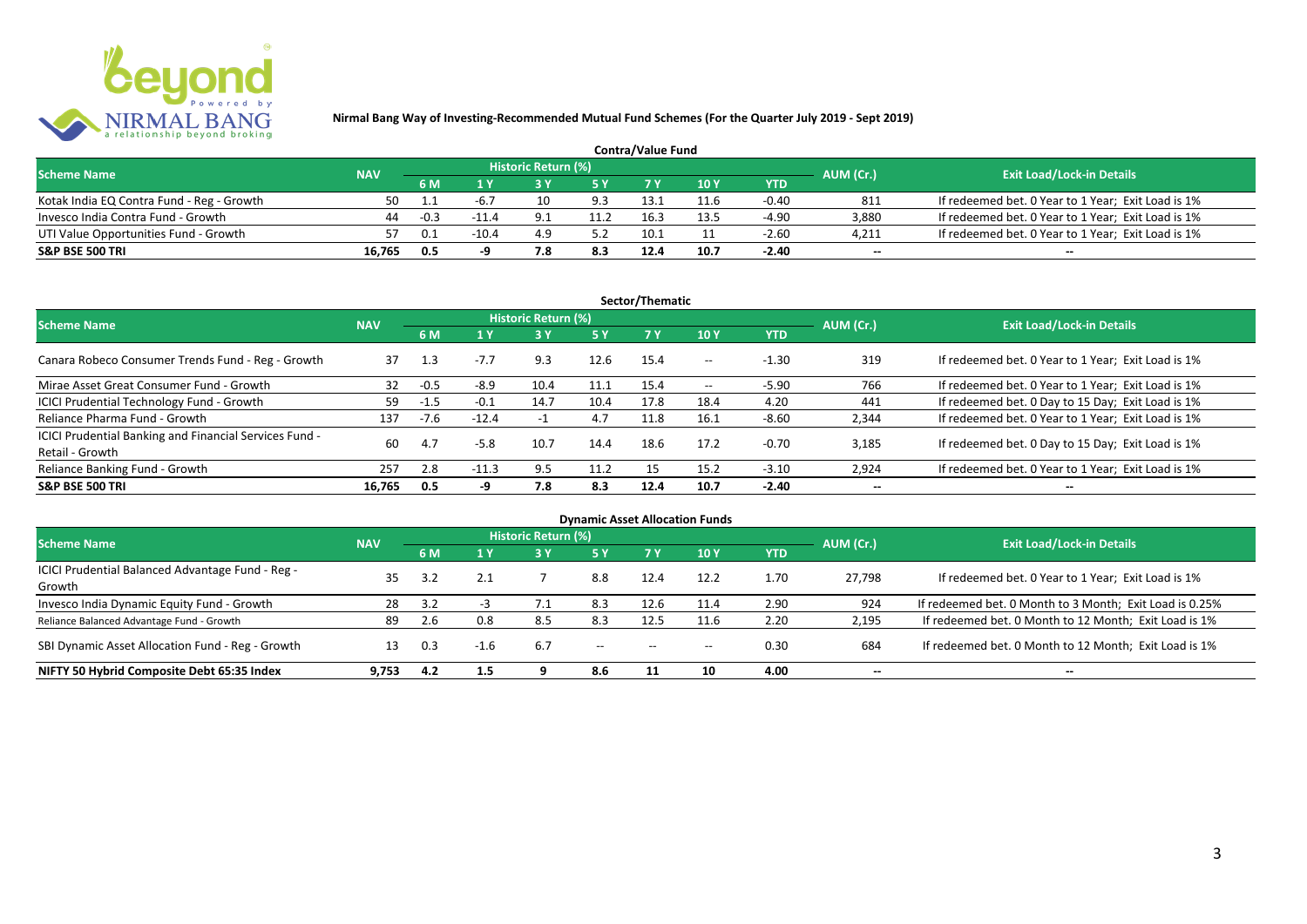

|                                                 |            |     |        |                            |           | <b>Hybrid Aggressive</b> |      |            |                          |                                                       |
|-------------------------------------------------|------------|-----|--------|----------------------------|-----------|--------------------------|------|------------|--------------------------|-------------------------------------------------------|
| <b>Scheme Name</b>                              | <b>NAV</b> |     |        | <b>Historic Return (%)</b> |           |                          |      |            | AUM (Cr.)                | <b>Exit Load/Lock-in Details</b>                      |
|                                                 |            | 6 M | 1 Y    |                            | <b>5Y</b> | 7 Y                      | 10Y  | <b>YTD</b> |                          |                                                       |
| HDFC Hybrid Equity Fund - Growth                |            | 2.0 | $-2.8$ | 5.1                        | 4.9       | 10.4                     | 9.8  | 0.10       | 21,151                   | If redeemed bet. 0 Year to 1 Year; Exit Load is 1%    |
| ICICI Prudential Equity & Debt Fund - Growth    | 127        | 2.3 | $-2.9$ |                            | 9.5       | 14.3                     | 13.7 | $-0.90$    | 24,313                   | If redeemed bet. 0 Year to 1 Year; Exit Load is 1%    |
| Mirae Asset Hybrid - Equity Fund - Reg - Growth | 14         | 3.6 | $-0.4$ | -9.1                       | $- -$     | $- -$                    |      | 2.00       | 2,297                    | If redeemed bet. 0 Year to 1 Year; Exit Load is 1%    |
| SBI Equity Hybrid Fund - Growth                 | 133        | 5.8 |        | 8.5                        | 10.3      |                          | 12.2 | 3.40       | 29,408                   | If redeemed bet. 0 Month to 12 Month; Exit Load is 1% |
| Canara Robeco Equity Hybrid Fund - Growth       | 153        | 2.2 |        | '.8                        | 9.5       | 12.9                     | 12.5 | 1.50       | 2,298                    | If redeemed bet. 0 Year to 1 Year; Exit Load is 1%    |
| NIFTY 50 Hybrid Composite Debt 65:35 Index      | 9.753      | 4.2 | 1.5    |                            | 8.6       |                          | 10   | 4.00       | $\overline{\phantom{a}}$ | $\overline{\phantom{a}}$                              |

| <b>Arbitrage Fund</b>                      |            |     |     |                     |     |     |     |            |           |                                                         |  |  |  |  |
|--------------------------------------------|------------|-----|-----|---------------------|-----|-----|-----|------------|-----------|---------------------------------------------------------|--|--|--|--|
| <b>Scheme Name</b>                         | <b>NAV</b> |     |     | Historic Return (%) |     |     |     |            | AUM (Cr.) | <b>Exit Load/Lock-in Details</b>                        |  |  |  |  |
|                                            |            | 1 M |     | 6 M                 |     |     |     | <b>YTD</b> |           |                                                         |  |  |  |  |
| IDFC Arbitrage Fund - Reg - Growth         | 24         |     | 6.9 |                     | 6.9 |     | 6.2 | 6.90       | 7.382     | If redeemed bet. 0 Month to 1 Month; Exit Load is 0.25% |  |  |  |  |
| Kotak Equity Arbitrage Fund - Reg - Growth |            |     | b.b |                     | 6.8 | 6.4 | 6.3 | 6.70       | 14.527    | If redeemed bet. 0 Day to 30 Day; Exit Load is 0.25%    |  |  |  |  |
| Reliance Arbitrage Fund - Growth           | 20         |     |     |                     | 6.8 |     | b.4 | 6.90       | 8.904     | If redeemed bet. 0 Month to 1 Month; Exit Load is 0.25% |  |  |  |  |

|                                          |            |     |              |                     |        | <b>Equity Saver</b>                   |                                       |        |                          |                                                       |
|------------------------------------------|------------|-----|--------------|---------------------|--------|---------------------------------------|---------------------------------------|--------|--------------------------|-------------------------------------------------------|
| <b>Scheme Name</b>                       | <b>NAV</b> |     |              | Historic Return (%) |        |                                       |                                       |        | AUM (Cr.)                | <b>Exit Load/Lock-in Details</b>                      |
|                                          |            | 6 M |              |                     |        |                                       | 10 Y                                  | YTD    |                          |                                                       |
| Axis Equity Saver Fund - Reg - Growth    |            | 3.6 |              | 6.8                 | $- -$  | $- -$                                 | $\overline{\phantom{a}}$              | 3.30   | 753                      | If redeemed bet. 0 Month to 12 Month; Exit Load is 1% |
| HDFC Equity Savings Fund - Growth        | 36         |     |              |                     |        | R.                                    |                                       | 1.60   | 5,138                    | If redeemed bet. 0 Year to 1 Year; Exit Load is 1%    |
| Kotak Equity Savings Fund - Reg - Growth | 14.        | 2.5 |              | ó.9                 | $- -$  | $\hspace{0.05cm}$ – $\hspace{0.05cm}$ | $\hspace{0.05cm}$ – $\hspace{0.05cm}$ | 2.20   | 2,003                    | If redeemed bet. 0 Year to 1 Year; Exit Load is 1%    |
| CRISIL Hybrid 50+50 - Moderate Index*    | $- -$      | $-$ | $\mathbf{m}$ | $\qquad \qquad$     | $\sim$ | $- -$                                 | $- -$                                 | $\sim$ | $\overline{\phantom{a}}$ | $\overline{\phantom{a}}$                              |

| <b>Liquid Funds</b>                       |            |     |     |                     |     |       |            |                 |                          |                                  |  |  |  |  |
|-------------------------------------------|------------|-----|-----|---------------------|-----|-------|------------|-----------------|--------------------------|----------------------------------|--|--|--|--|
| <b>Scheme Name</b>                        | <b>NAV</b> |     |     | Historic Return (%) |     |       | <b>YTM</b> | Avg             | AUM (Cr.)                | <b>Exit Load/Lock-in Details</b> |  |  |  |  |
|                                           |            | 1 W | 2 W | 1 M                 | 3 M | 1Y    |            | <b>Maturity</b> |                          |                                  |  |  |  |  |
| Axis Liquid Fund - Growth                 | 2.121      | 5.9 | 5.8 |                     |     |       | 6.01       | 0.09            | 30,115                   | Nil                              |  |  |  |  |
| IDFC Cash Fund - Reg - Growth             | 2,316      | 5.8 | 5.8 |                     | 6.4 |       | 5.89       | 0.07            | 11,025                   | Nil                              |  |  |  |  |
| Kotak Liquid Scheme - Reg - Growth        | 3,872      | 5.8 | 5.7 |                     | 6.5 |       | 5.96       | 0.08            | 29,444                   | Nil                              |  |  |  |  |
| Mirae Asset Cash Management Fund - Growth | 2,002      | 5.8 | 5.8 |                     | 6.6 |       | 5.95       | 0.08            | 3,463                    | Nil                              |  |  |  |  |
| <b>CRISIL Liquid Fund Index</b>           | $- -$      | 6.2 | 6.1 | 6.4                 | 6.9 | $- -$ | $- -$      | $- -$           | $\overline{\phantom{a}}$ | $- -$                            |  |  |  |  |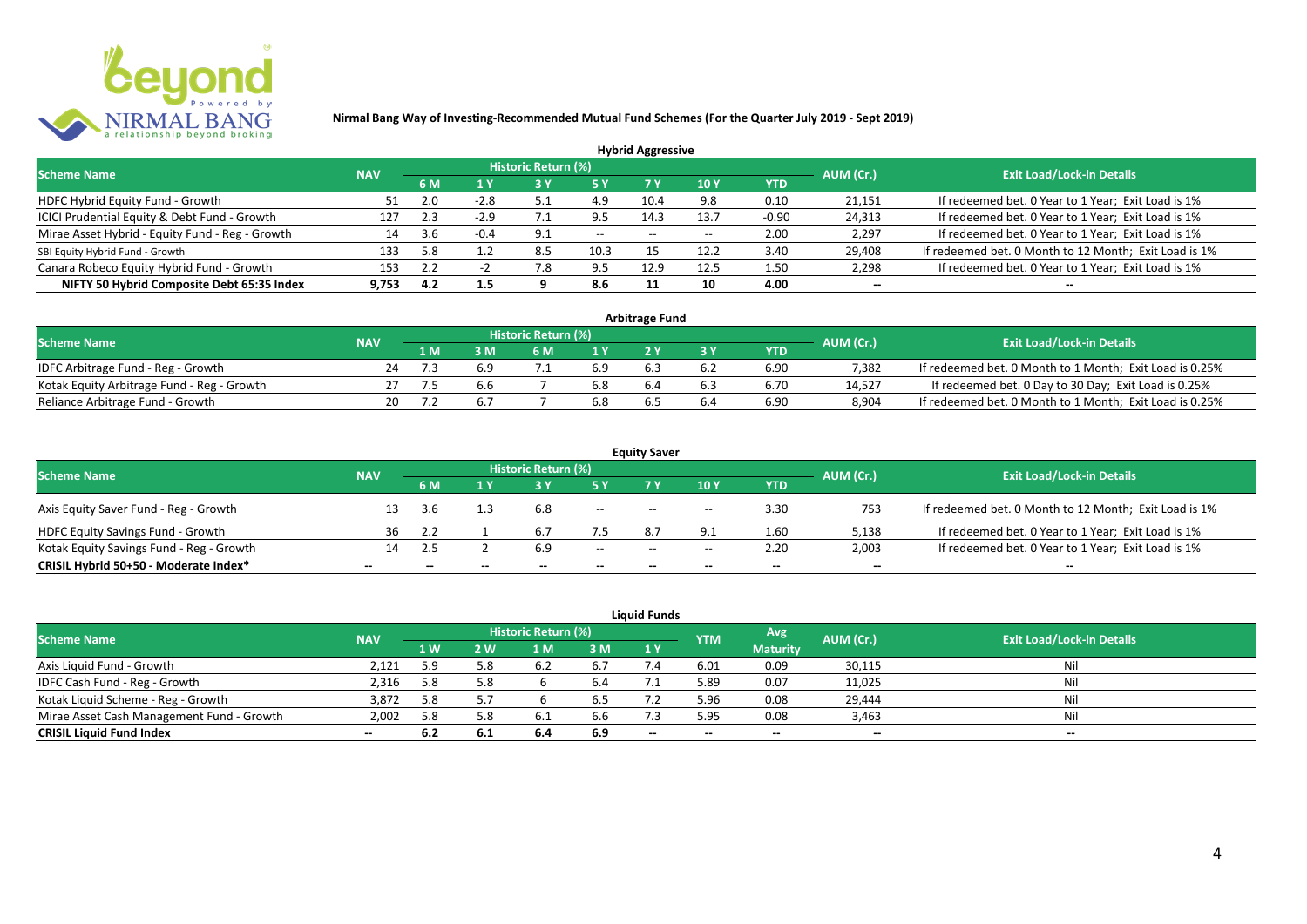

| <b>Ultra Short Fund</b>                       |            |       |      |                            |     |       |                          |                          |                          |                                  |  |  |  |
|-----------------------------------------------|------------|-------|------|----------------------------|-----|-------|--------------------------|--------------------------|--------------------------|----------------------------------|--|--|--|
| <b>Scheme Name</b>                            | <b>NAV</b> |       |      | <b>Historic Return (%)</b> |     |       | <b>YTM</b>               | Avg                      | AUM (Cr.)                | <b>Exit Load/Lock-in Details</b> |  |  |  |
|                                               |            | 71 M. | 8 M' | 6 M                        |     | 3 Y   |                          | <b>Maturity</b>          |                          |                                  |  |  |  |
| HDFC Ultra Short Term Fund - Reg - Growth     |            | 8.5   | 8.5  | 8.5                        | $-$ | $- -$ | 6.82                     | 0.52                     | 7,440                    | Nil                              |  |  |  |
| IDFC Ultra Short Term Fund - Reg - Growth     |            | 8.5   | 8.6  | 8.6                        | 8.6 | $- -$ | 6.61                     | 0.47                     | 3,258                    | Nil                              |  |  |  |
| SBI Magnum Ultra Short Duration Fund - Growth | 4,278      | 8.4   | 8.6  | 8.4                        | 8.5 |       | 6.94                     | 0.46                     | 8,447                    | Nil                              |  |  |  |
| <b>NIFTY Ultra Short Duration Debt Index</b>  | 3,906      | 8.4   |      | 8.3                        | 8.5 |       | $\overline{\phantom{a}}$ | $\overline{\phantom{a}}$ | $\overline{\phantom{a}}$ | $\overline{\phantom{a}}$         |  |  |  |

| <b>Money Market Fund</b>                                   |            |      |     |                            |                          |           |            |                 |                          |                                  |  |  |  |
|------------------------------------------------------------|------------|------|-----|----------------------------|--------------------------|-----------|------------|-----------------|--------------------------|----------------------------------|--|--|--|
| <b>Scheme Name</b>                                         | <b>NAV</b> |      |     | <b>Historic Return (%)</b> |                          |           | <b>YTM</b> | Avg             | AUM (Cr.)                | <b>Exit Load/Lock-in Details</b> |  |  |  |
|                                                            |            | 1 M  | 3M  | 6 M                        | 1Y                       | <b>3Y</b> |            | <b>Maturity</b> |                          |                                  |  |  |  |
| Aditya Birla Sun Life Money Manager Fund - Reg -<br>Growth | 259        | 8.9  | 9.2 | 8.9                        | 8.8                      | 7.6       | 6.55       | 0.52            | 11,755                   | Nil                              |  |  |  |
| ICICI Prudential Money Market Fund - Reg - Growth          | 267        | -8.3 | 8.7 | 8.5                        | 8.4                      | 7.4       | 6.39       | 0.39            | 9,064                    | Nil                              |  |  |  |
| Reliance Money Market Fund - Growth                        | 2,917      | 8.5  | 8.9 | 8.7                        | 8.7                      |           | 6.54       | 0.42            | 3,320                    | Nil                              |  |  |  |
| UTI Money Market Fund - Reg - Growth                       | 2,169      | 8.5  | 8.9 | 8.7                        | 8.6                      | 7.5       | 6.61       | 0.50            | 6,472                    | Nil                              |  |  |  |
| <b>CRISIL Liquid Fund Index</b>                            | $- -$      | 6.4  | 6.9 | $\overline{\phantom{a}}$   | $\overline{\phantom{a}}$ | $\!-$     | $\!-$      | $\sim$          | $\overline{\phantom{a}}$ | $\overline{\phantom{a}}$         |  |  |  |

| Short Term Fund                                 |            |      |      |                     |     |  |            |                 |           |                                  |  |  |  |
|-------------------------------------------------|------------|------|------|---------------------|-----|--|------------|-----------------|-----------|----------------------------------|--|--|--|
| <b>Scheme Name</b>                              | <b>NAV</b> |      |      | Historic Return (%) |     |  | <b>YTM</b> | Avg             | AUM (Cr.) | <b>Exit Load/Lock-in Details</b> |  |  |  |
|                                                 |            | 1 M  |      | 6 M                 | 1 V |  |            | <b>Maturity</b> |           |                                  |  |  |  |
| HDFC Short Term Debt Fund - Growth              |            | 10.3 | 12.3 | 10.7                | 9.4 |  |            | 2.59            | 8,173     | Nil                              |  |  |  |
| IDFC Bond Fund - Short Term Plan - Reg - Growth | 40         | 12.5 | 12.3 | 10.9                | 10  |  | .25        | 2.15            | 8,258     | Nil                              |  |  |  |
| Kotak Bond Short Term Plan - Reg - Growth       | 36         | 10.1 | 12.9 |                     |     |  | 7.69       | 2.75            | 9,355     | Nil                              |  |  |  |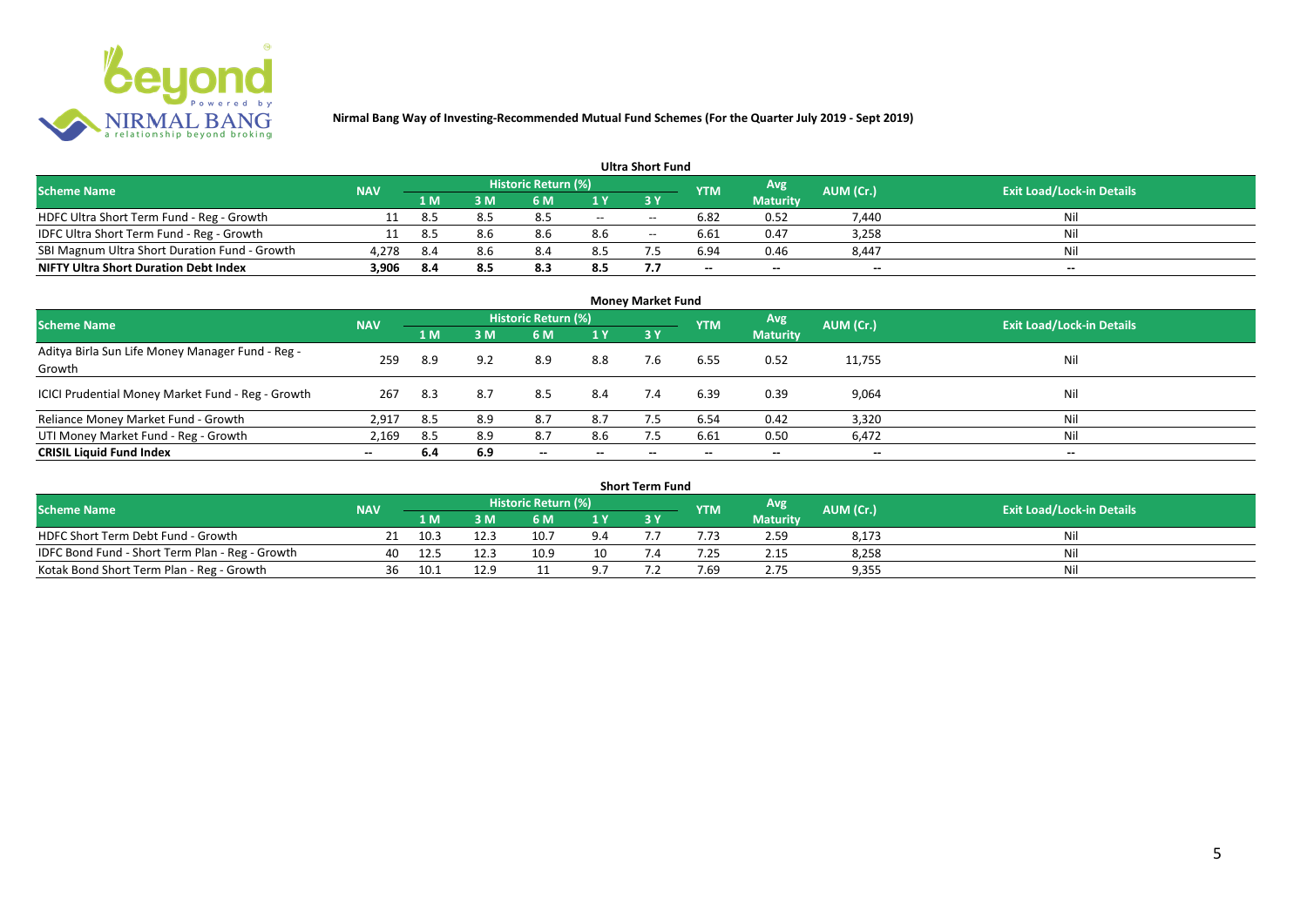

| <b>Low Duration Fund</b>                  |            |      |                |                     |     |  |            |                 |           |                                  |  |  |  |  |
|-------------------------------------------|------------|------|----------------|---------------------|-----|--|------------|-----------------|-----------|----------------------------------|--|--|--|--|
| <b>Scheme Name</b>                        | <b>NAV</b> |      |                | Historic Return (%) |     |  | <b>YTM</b> | Avg             | AUM (Cr.) | <b>Exit Load/Lock-in Details</b> |  |  |  |  |
|                                           |            | 1 M  |                | 6 M.                |     |  |            | <b>Maturity</b> |           |                                  |  |  |  |  |
| <b>HDFC Low Duration Fund - Growth</b>    | 40         | -8.4 |                |                     | 8.1 |  |            | 0.96            | 15,491    | Nli                              |  |  |  |  |
| Canara Robeco Savings Fund - Reg - Growth | 30         |      | 9 <sub>4</sub> | 8.9                 | 8.4 |  | 6.8        | 0.80            | 1,049     | Ni                               |  |  |  |  |
| IDFC Low Duration Fund - Reg - Growth     |            |      |                |                     | 8.7 |  | 6.8        | 0.88            | 4.167     | Ni                               |  |  |  |  |

| <b>Banking &amp; PSU Bond Funds</b>            |            |      |      |                     |                |     |            |                 |           |                                  |  |  |  |  |
|------------------------------------------------|------------|------|------|---------------------|----------------|-----|------------|-----------------|-----------|----------------------------------|--|--|--|--|
| <b>Scheme Name</b>                             | <b>NAV</b> |      |      | Historic Return (%) |                |     | <b>YTM</b> | Avg             | AUM (Cr.) | <b>Exit Load/Lock-in Details</b> |  |  |  |  |
|                                                |            | 1 M  |      | 6 M                 | 1 <sub>Y</sub> |     |            | <b>Maturity</b> |           |                                  |  |  |  |  |
| HDFC Banking and PSU Debt Fund - Reg - Growth  | 16         |      | 12.9 | 11.6                | 10             |     | 8.00       | 2.71            | 3,285     | Nil                              |  |  |  |  |
| Kotak Banking and PSU Debt Fund - Reg - Growth | 44         | 8.5  | 15.3 | 12.8                |                |     |            | 3.76            | 2,198     | Nil                              |  |  |  |  |
| IDFC Banking & PSU Debt Fund - Reg - Growth    |            | 14.3 | 15.5 |                     | 11.9           | 7.8 | .29        | 3.15            | 544.      | Nil                              |  |  |  |  |

| <b>Corporate Bond Funds</b>                         |            |        |      |      |     |     |            |                 |           |                                  |  |  |  |
|-----------------------------------------------------|------------|--------|------|------|-----|-----|------------|-----------------|-----------|----------------------------------|--|--|--|
| <b>Scheme Name</b>                                  | <b>NAV</b> |        |      |      |     |     | <b>YTM</b> | <b>Avg</b>      | AUM (Cr.) | <b>Exit Load/Lock-in Details</b> |  |  |  |
|                                                     |            | /1 M / | 3 M  | 6 M  | 1Y  |     |            | <b>Maturity</b> |           |                                  |  |  |  |
| ICICI Prudential Corporate Bond Fund - Reg - Growth | 20         | 9.1    | 12.1 | 11.2 | 9.5 | 7.6 | 7.37       | 2.51            | 7,771     | Nil                              |  |  |  |
| HDFC Corporate Bond Fund - Growth                   |            | 9.2    | 15.1 | 13.1 |     |     | 7.48       | 4.12            | 12,416    | Ni                               |  |  |  |
| Kotak Corporate Bond Fund - Std - Growth            | 2,568      | 11.5   | 11.4 | 10.6 | 9.6 | 8.1 | 7.46       | 1.58            | 2,334     | Ni                               |  |  |  |